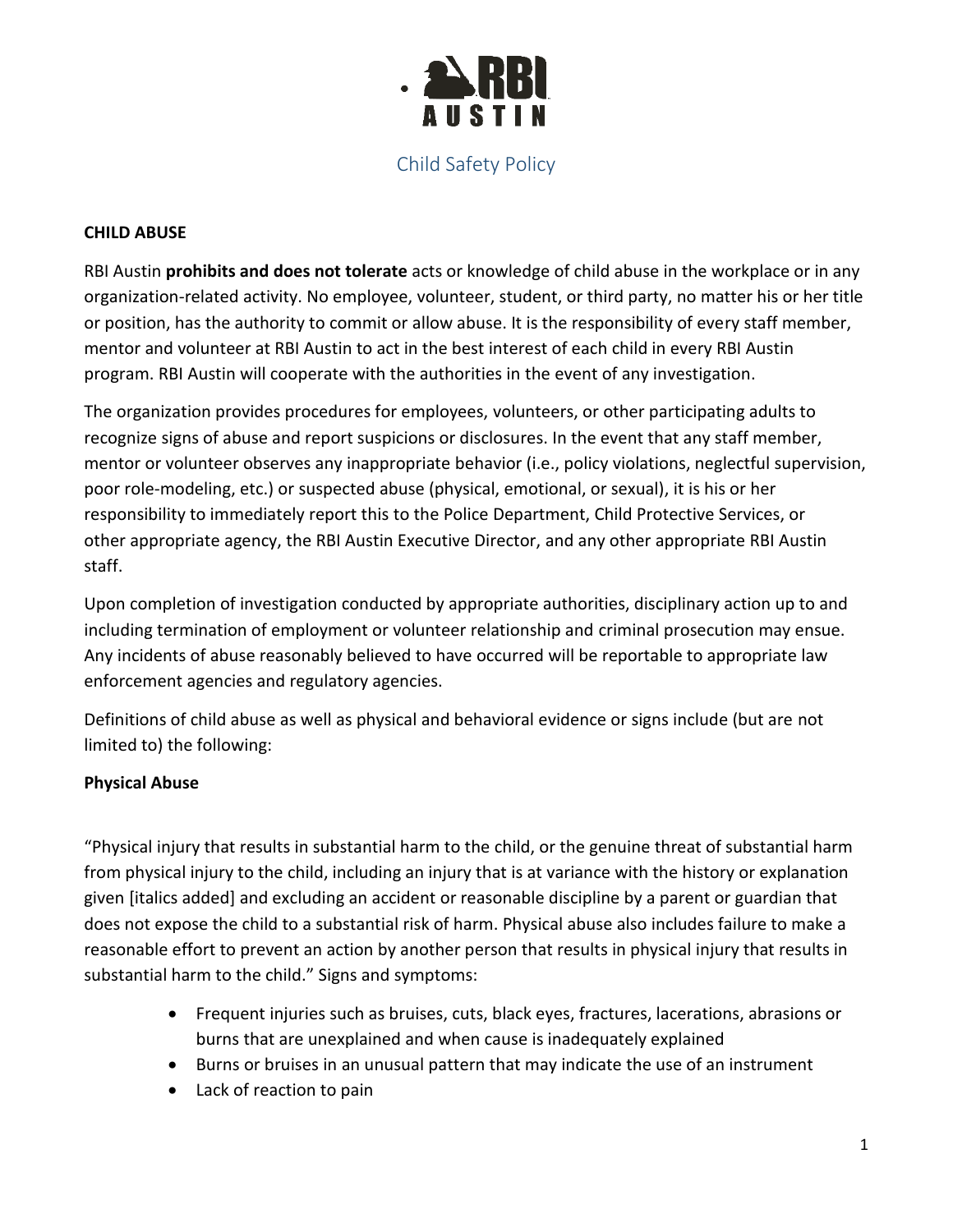

- Injuries that appear after the child has not been seen for several days
- Injuries on the backs of the hands, buttocks, abdomen, back, or sides of the body
- Frequent complaints of pain without obvious injury
- Aggressive, disruptive and destructive or self-destructive behavior
- Passive, withdrawn, emotionless behavior
- Fear of going home or seeing parents

# **Sexual Abuse**

"Sexual conduct harmful to a child's mental, emotional, or physical welfare, including conduct that constitutes the offense of indecency with a child, sexual assault, or aggravated sexual assault; failure to make a reasonable effort to prevent sexual conduct harmful to a child; compelling or encouraging the child to engage in sexual conduct [italics added]; and causing, permitting, encouraging, engaging in, or allowing the photographing, filming or depicting of the child if the person knew or should have known that the resulting photograph, film, or depiction of the child is obscene or pornographic." Signs and symptoms:

- Torn, stained or bloody underclothing
- Pain, swelling, itching, bruising or bleeding in genital area
- Difficulty walking or sitting
- Physical signs of sexually transmitted diseases
- Pregnancy in young girls
- Inappropriate sex play or premature understanding of sex
- Sexually suggestive, inappropriate or promiscuous behavior
- Threatened by physical contact/closeness
- Extreme fear of being alone with adults especially if of a particular gender
- Child suddenly refuses to change for gym or to participate in physical activities
- Major change in normal mood or behavior

# **Mental Abuse**

"Inflicting mental or emotional injury to a child, and/or causing or permitting the child to be in a situation in which the child sustains a mental or emotional injury that results in an observable and material impairment in the child's growth, development, or psychological functioning." Signs and symptoms:

• Speech Disorders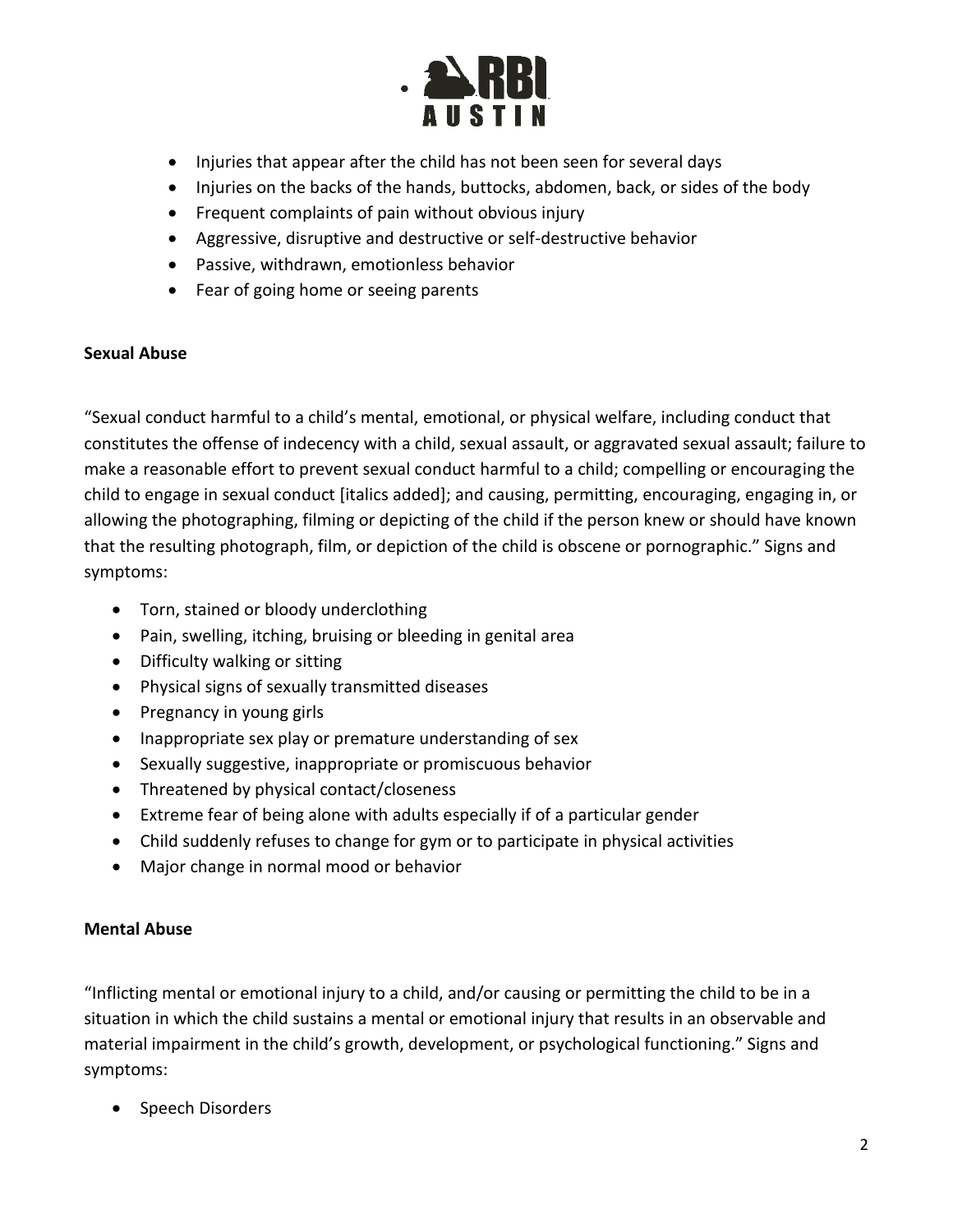

- Delayed physical development
- Ulcers, asthma, severe allergies
- Substance abuse
- Habit disorder (sucking, rocking, biting)
- Antisocial, destructive
- Sleep disorders
- Passive and aggressive-behavioral extremes
- Delinquent behavior (especially adolescents)
- Developmentally delayed

# **Neglect**

"The leaving of a child in a situation where the child would be exposed to a substantial risk of physical or mental harm, without arranging for necessary care for the child, and the demonstration of an intent not to return by a parent or guardian of the child." Signs and symptoms:

- Inadequate nutrition that can include stealing or begging for food
- Lack of personal cleanliness
- Torn and/or dirty clothes
- Unattended to medical needs
- A child unattended to for long periods of time or consistent lack of supervision
- Frequent absence or tardiness from school
- Regularly displays fatigue or listlessness or falls asleep in class
- Extreme loneliness and need for affection

# **Reporting Suspicious or Inappropriate Behaviors**

RBI Austin is committed to providing a safe, secure environment for children and their families. To this end, any report of inappropriate behaviors or suspicions of abuse will be taken seriously and will be reported, in accordance with this policy and state law, to the RBI Austin Executive Director, the Police Department, Child Protective Services, or other appropriate agency.

RBI Austin supports and encourages a culture of communication related to abuse or suspected abuse of children. If you see or suspect inappropriate interaction with or between children, it is your responsibility to report the inappropriate interaction to a coordinator, immediate supervisor or program director. This includes partial or inconclusive information concerning behavior, which may or may not be blameless.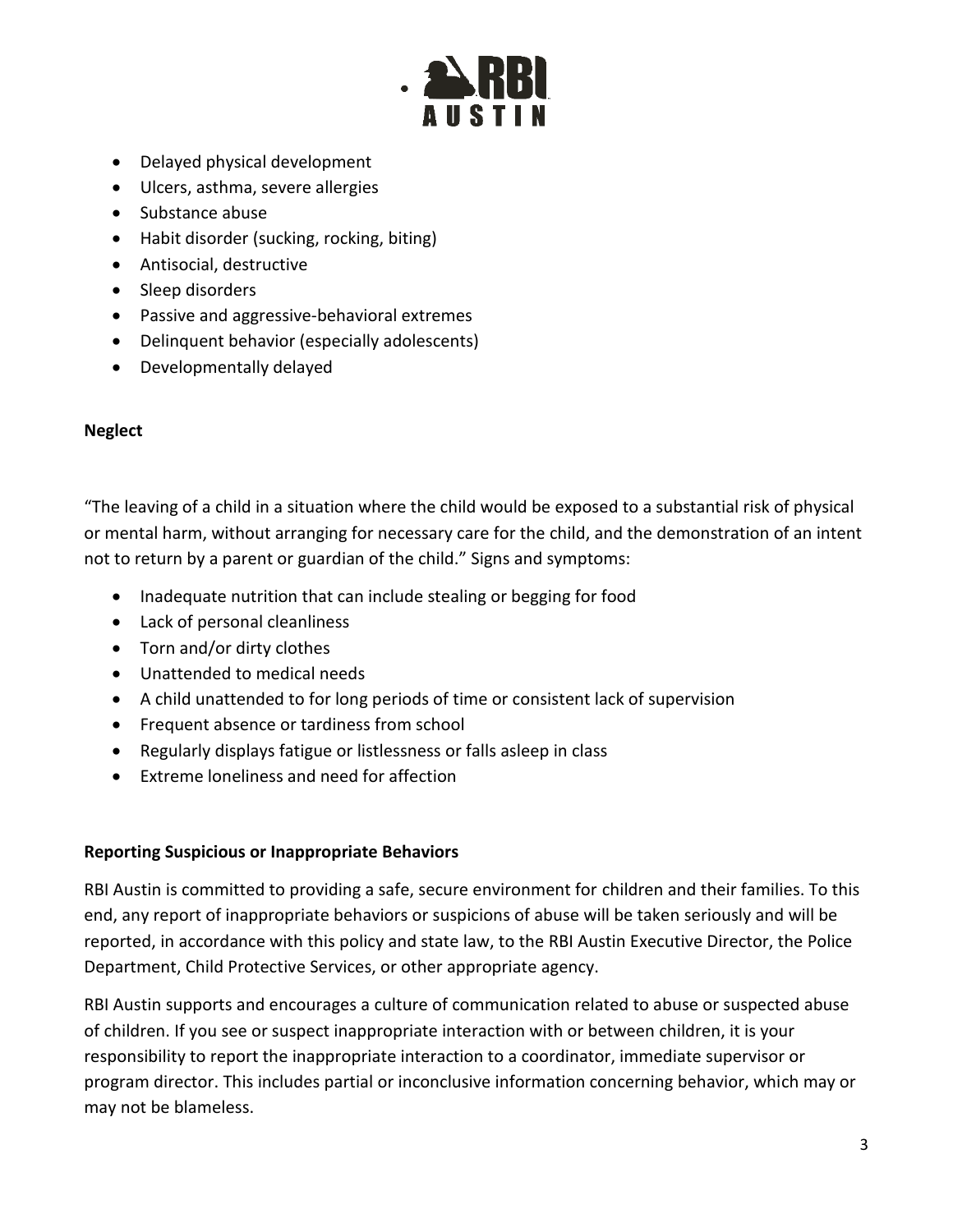

Because sexual abusers 'groom' children for abuse, it is possible a staff member, mentor or volunteer may witness behavior intended to 'groom' a child for sexual abuse. Staff member, mentors and volunteers are asked to report 'grooming' behavior, any policy violations, or any suspicious behaviors to a coordinator, immediate supervisor or program director.

# **Reporting Violation of Policy**

In order to maintain a safe environment for our children, RBI Austin staff members, mentors and volunteers must be aware of their individual responsibility to report any questionable circumstance, observation, act, omission, or situation that is a violation of these policies. All questions or concerns related to abuse should be directed to an immediate supervisor, coordinator, or the Executive Director.

# **Consequences of Violation**

Any person accused of committing a prohibited act or any act considered by RBI Austin leadership to be harmful to a child will be immediately suspended from all interaction with that child and RBI Austin activities. This suspension will continue during any investigation by law enforcement or child protective agencies. Any person found to have committed a prohibited act may be prohibited from future participation as a staff member, mentor or volunteer in all activities and programming that involves children or students at RBI Austin. If such an individual is an employee, such conduct may also result in termination of employment from RBI Austin.

Failure to report a prohibited act as designated in this policy is a violation of this policy and grounds for termination of employment of any employee. Mentors or volunteers who fail to report a prohibited act may be restricted from participation in activities involving children or students at RBI Austin.

# **Reporting Suspicions of Abuse to Law Enforcement Agencies**

Staff members, mentors and volunteers at RBI Austin are required to report suspicions of child abuse or neglect, or any inappropriate behavior of a colleague or co-worker, to their immediate supervisor, coordinator or program director. Texas state law requires that any person having cause to believe a child's physical or mental health or welfare has been or may be adversely affected by abuse or neglect must make a report to the appropriate law enforcement agency. A staff member, mentor or volunteer may report to an immediate supervisor, coordinator or program director, but it does not a substitute for satisfaction of the state reporting obligations. Staff members, mentors and volunteers are required to report an incident to supervisory staff as soon as possible after the incident. After receiving a report from a staff member, mentor or volunteer, the Program Director will speak with the person to whom the child spoke in order to get detailed information about the conversation. The Executive Director will be notified as soon as reasonably possible.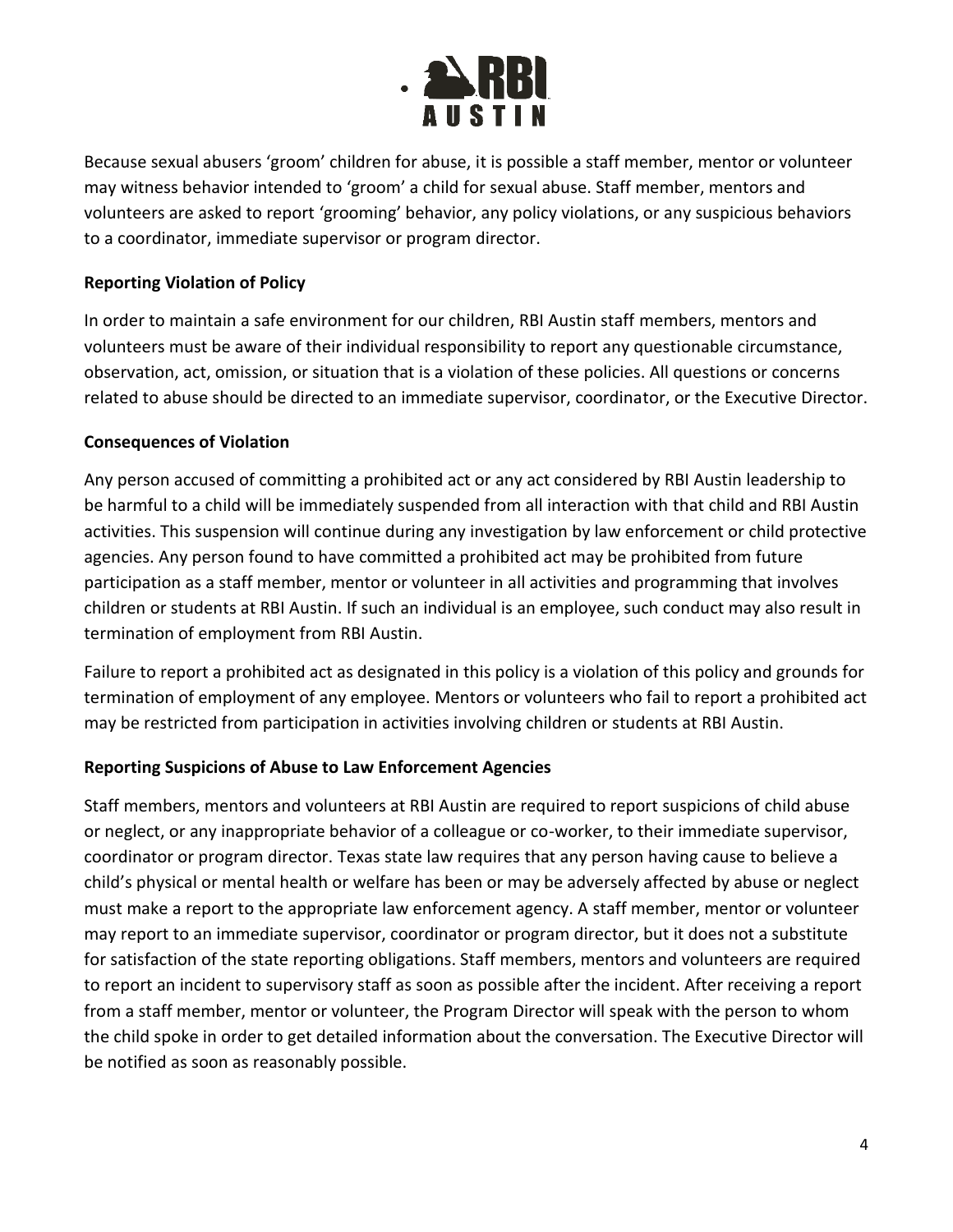

#### **Response to Report of Abuse**

Any report of inappropriate behaviors or suspicions of abuse will be taken seriously, and will be reported in accordance with this policy to the appropriate authorities, RBI Austin Staff, and Executive Director.

The State of Texas requires all adults to make a report of suspected abuse to Child Protective Services within 48 hours by one of these:

- Calling 1-800-252-5400
- Reporting online at [http://www.dfps.state.tx.us/Contact\\_Us/report\\_abuse.asp](http://www.dfps.state.tx.us/Contact_Us/report_abuse.asp)
- Or to law enforcement by calling 911 or the local police department.
- Failure to report suspected abuse is a crime. Investigation of the alleged abuse will remain with law enforcement and CPS professionals and should not be undertaken by the individual or organization.
- If anyone is aware of or suspects that any type of abuse happened or may be taking place, they are to report it immediately to a RBI Austin staff member via phone or email.

#### **Anti-retaliation**

The State Law of Texas and RBI Austin prohibit retaliation made against any employee, volunteer, board member, or student who reports a good faith complaint of abuse or who participates in any related investigation. Intentionally reporting false accusations of child abuse is illegal and can have serious consequences for those who are wrongly accused. RBI Austin prohibits making false and/or malicious allegations of child abuse, as well as deliberately providing false information during an investigation. Anyone who violates this rule is subject to disciplinary action, up to and including termination.

#### **Investigation and Follow-up**

RBI Austin will take all allegations of child abuse seriously and will act promptly to ensure the child is safe and appropriate authorities are involved to investigate suspicions or disclosures. RBI Austin will cooperate fully with any investigation conducted by law enforcement or other regulatory agencies.

RBI Austin will make every reasonable effort to keep matters involved in allegations of abuse as confidential as possible while still allowing for a prompt and thorough investigation.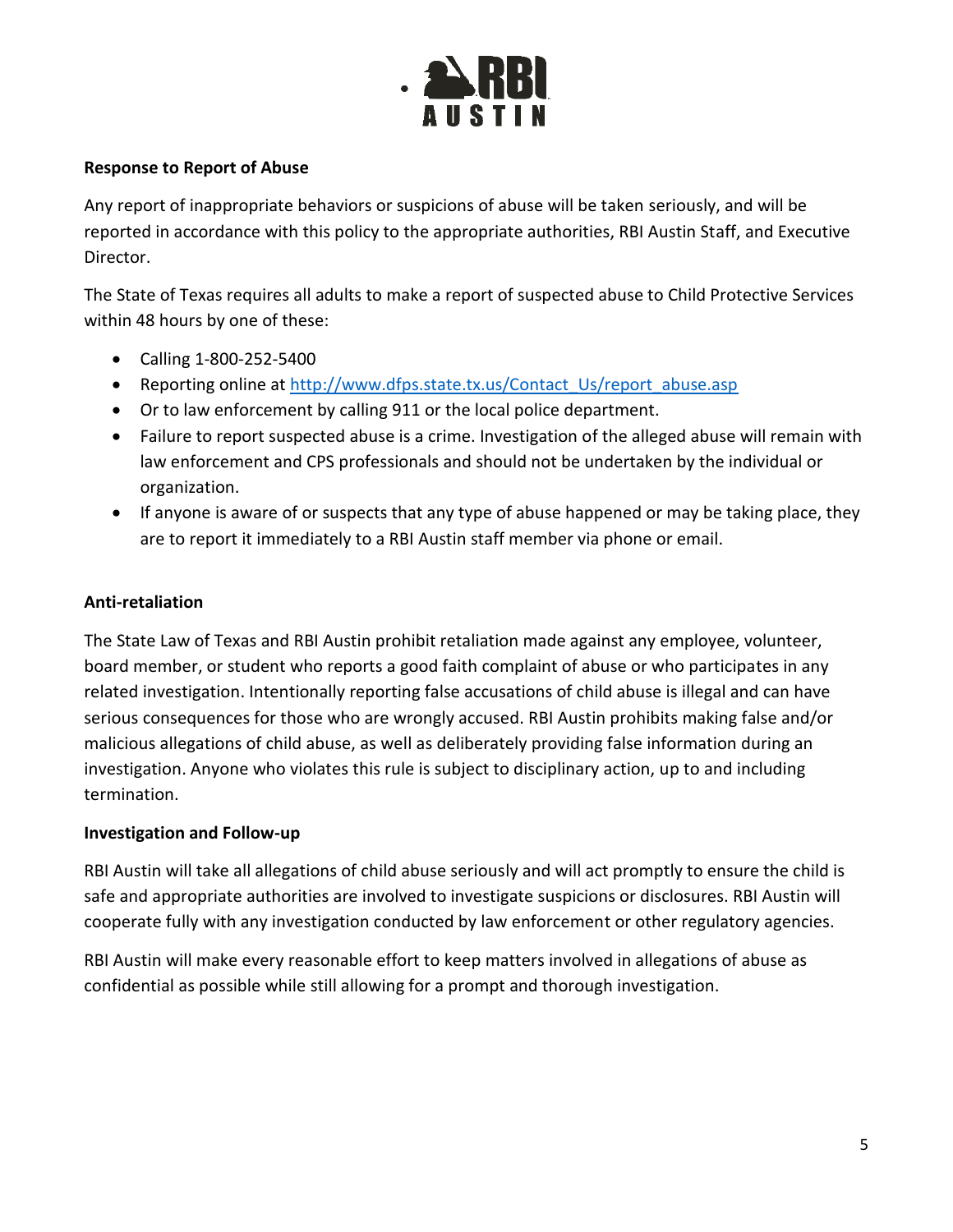

#### **GENERAL CHILD SAFETY GUIDELINES**

#### **Bathroom Supervision and Assistance Guideline**

Staff members, mentors and volunteers should avoid taking children to the restroom. Elementary students may be accompanied to the restroom for supervision and assistance when needed. (However, the student should receive the minimum amount of assistance needed based upon their individual capabilities.)

If a staff member, mentor or volunteer must go to the restroom to check up on an individual child they should:

- 1. Seek out another person to accompany them.
- 2. If another person is not available to accompany them they should go to the exterior bathroom door, knock, and ask if the child needs assistance.
- 3. If the child requires assistance, the adult should leave the exterior bathroom door open when entering the bathroom area and try to verbally assist the child in completing their activities while the child remains behind the door of the bathroom stall.
- 4. Any assistance with the straightening or fastening of garments should only be done in the presence of another staff member, mentor or volunteer.

# **Gift Giving**

Staff members, mentors, and volunteers are allowed to give two small gifts (under \$25) on the child's birthday and at Christmas. All such gifts will be reported by email (type of gift and cost thereof) to the appropriate Mentor Coordinator or supervisor of the program. Any other special occasions or special accomplishments should receive group acknowledgement and rewarded with group recognition. Any requests for variance from this policy must be addressed in writing to the Program Director or Executive Director.

#### **Money**

Within the first 6 months of a mentorship, the mentor should not spend money on the mentee (unless it is a gift as stated above), nor should there be tutoring within the first 3 months. We want you to have a solid foundation with your mentee that does not lead to a transactional relationship. Also, do not give money to a family for any reason. If a family requests money, please inform an RBI staff person and we can discuss the need with the family.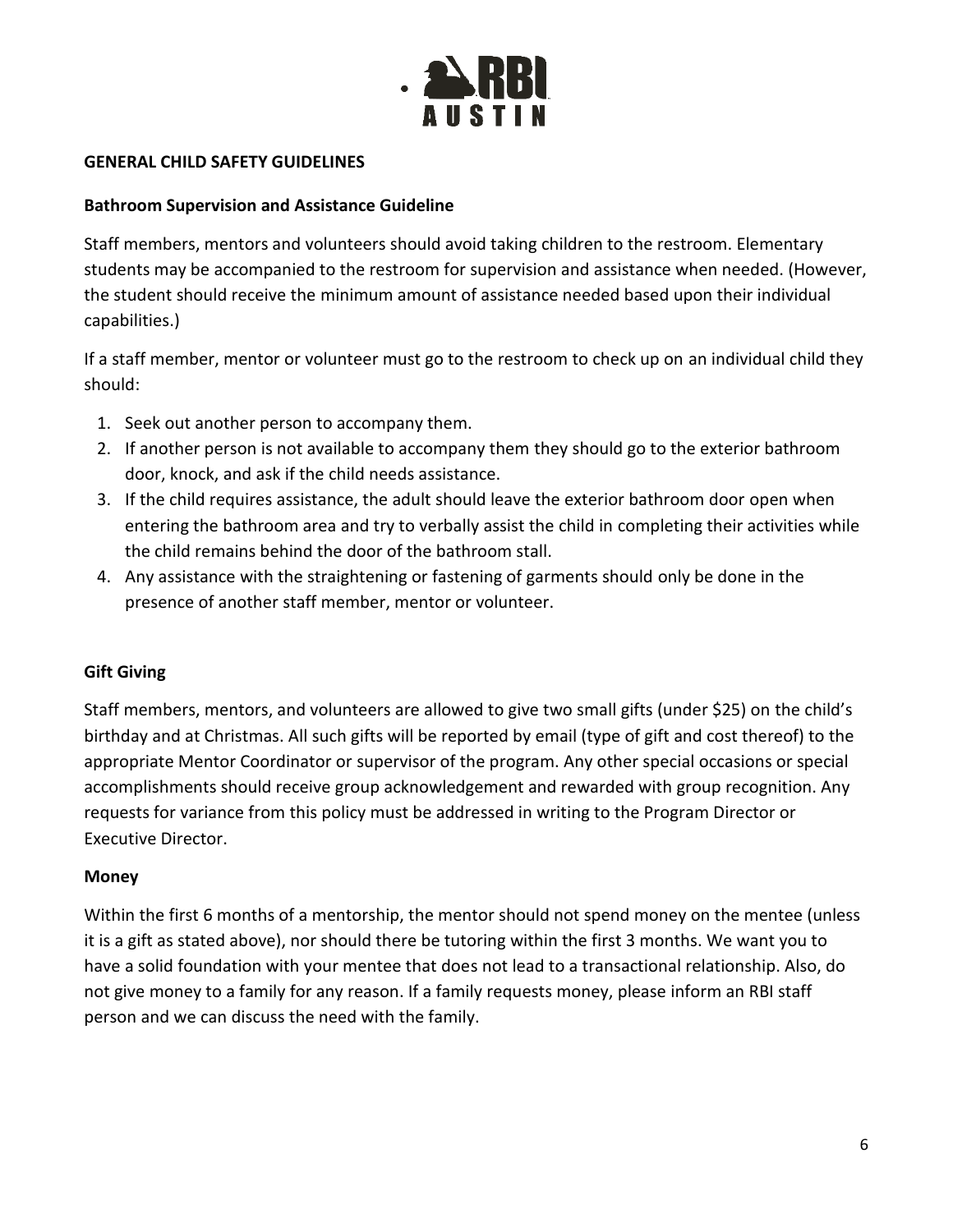

#### **Intoxicants**

Staff members, mentors and volunteers are prohibited from the use, possession, or being under the influence of alcohol or any illegal drug while in the facility, during a RBI Austin activity, or while working with children of RBI Austin. Staff members, mentors and volunteers and are prohibited from providing alcohol or illegal drugs to children or students.

# **Tobacco**

RBI Austin requires staff members, mentors and volunteers to refrain from the use or possession of tobacco products while in the presence of children and students or their parents. RBI Austin staff members, mentors and volunteers are prohibited from providing tobacco products to children or students.

#### **Nudity**

Staff members, mentors and volunteers at RBI Austin should never be nude in the presence of children in their care. E.g., no revealing private body parts to each other under any circumstances.

# **Sexually Oriented Materials**

RBI Austin staff members, mentors and volunteers are prohibited from accessing, possessing, or displaying any sexually oriented materials (magazines, cards, videos, films, etc.) in the presence of RBI Austin children or to have such materials on organization property and equipment. If any such materials are deemed necessary for purity instruction or discussion, the Executive Director must approve them in advance.

# **ONE-TO-ONE INTERACTIONS WITH CHILDREN AND STUDENTS**

RBI Austin recognizes that meeting the spiritual and emotional needs of children may occasionally require that staff members, mentors and volunteers interact with children on an individual basis. Adults should observe the following guidelines when interacting with RBI Austin children:

# **Individual Meetings**

Staff members, mentors and volunteers should conduct one-to-one meetings with an individual child at a time when others are present and where interactions can be easily observed. There will be no oneto-one meetings between a staff member, mentor or volunteer and a child behind closed doors. If a circumstance arises where a private one-to-one meeting does occur, the staff member, mentor or volunteer will notify the appropriate Program Director immediately before or after the meeting.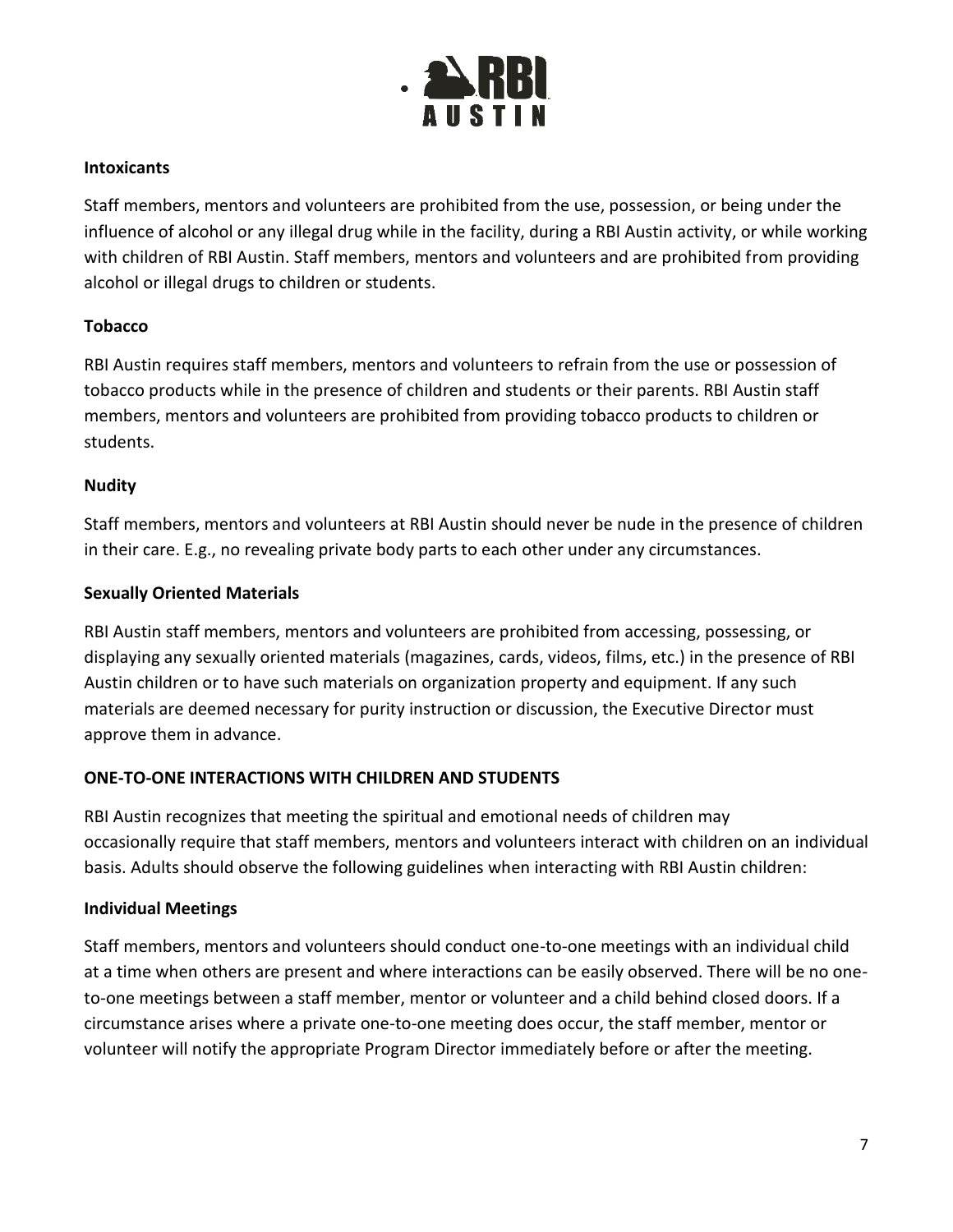

#### *Additional Guidelines for One-on-One Interactions*

- When meeting one-on-one with a child, always do so in a public place where you are in full view of others.
- Avoid physical affection that can be misinterpreted. Limit affection to pats on the shoulder, high-fives, and handshakes.
- If meeting in a room or office, leave the door open or move to an area that can be easily observed by others passing by.
- Inform other adults that you are alone with a child and ask them to randomly drop in.
- Document and immediately report any unusual incidents, including disclosures of abuse or maltreatment, behavior problems and how they were handled, injuries, or any interactions that might be misinterpreted.
- **Appropriate Outside Contact**
	- o Taking groups of children on an outing
	- o Attending sporting activities with groups of children
	- o Attending functions at a child's home, with parents present
- **Inappropriate Outside Contact**
	- o Taking one child on an outing without the parents' written permission
	- o Visiting one child in the child's home, without a parent present
	- o Entertaining one child in the home of a program employee or volunteer
	- o A lone child spending the night with a program employee or volunteer

#### **Transportation**

Staff members, mentors and volunteers may from time to time be in a position to provide transportation for RBI Austin children. The following guidelines should be observed when adults are involved in the transportation of RBI Austin children:

- 1. Children should never be transported without parental permission.
- 2. Whenever possible, the mentor or volunteer should not travel alone with a child. Should that be the case, children should be transported directly to their destination. No unauthorized stops should be made.
- 3. Staff members, mentors and volunteers should avoid physical contact with children while in vehicles.
- 4. No cell phones may be used by the driver in a moving vehicle while transporting children.
- 5. No drivers under age 21 may provide transportation for children.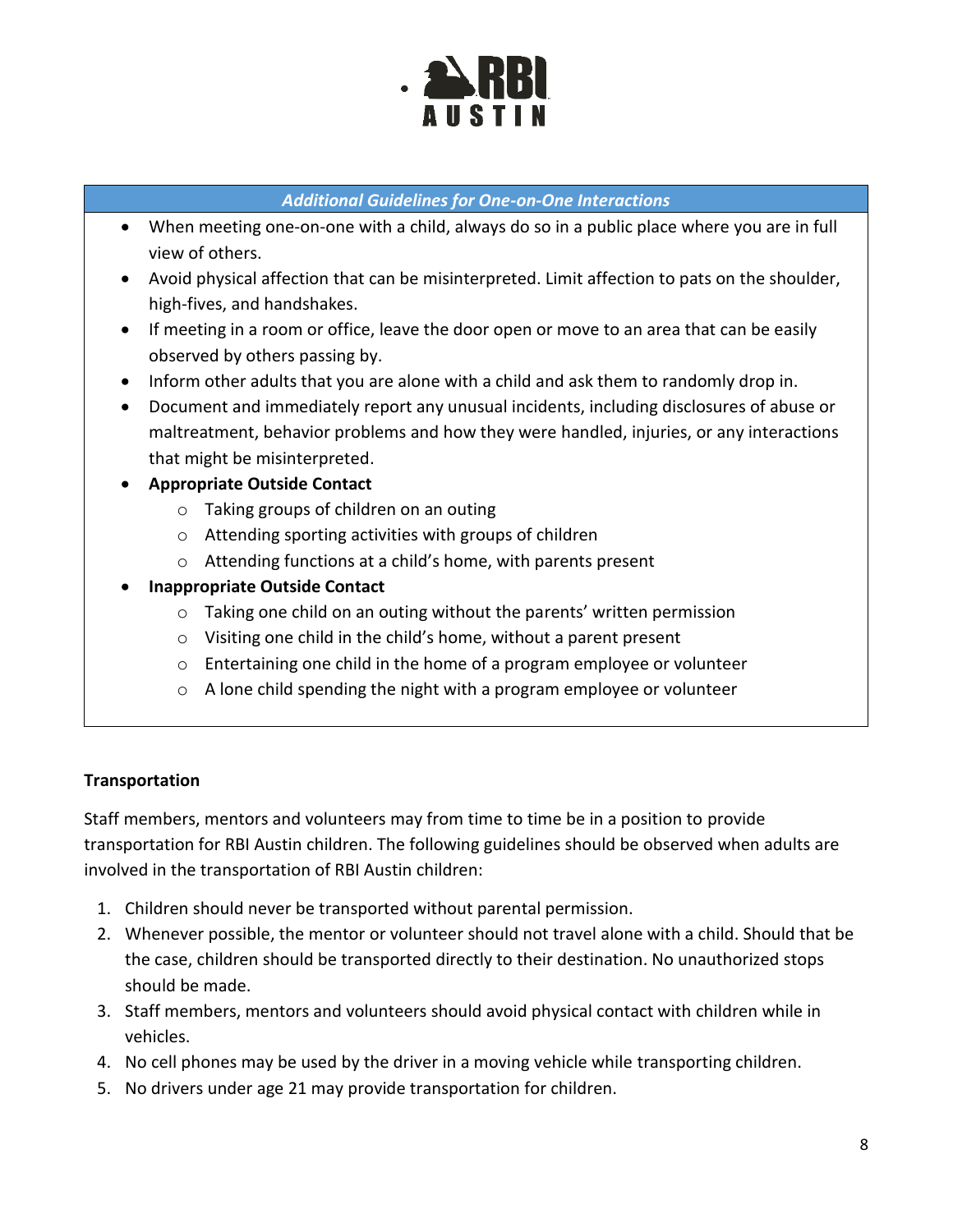

6. Children should not use a vehicle belonging to a staff member, mentor or volunteer.

#### **Parental Contact**

Parents of children in RBI Austin programs or activities will be contacted if their child becomes ill, seriously injured, or has a severe disciplinary problem while participating in RBI Austin activities.

#### **Parental Involvement**

Parents are encouraged to be a part of any and all services and programs in which their children are involved at RBI Austin. A parent accompanied by a child to any RBI Austin program or activity is responsible for their child's safety.

#### **Parent Volunteers**

A parent who desires to participate in such a way as to have ongoing contact with children at RBI Austin, other than his/her own will be considered a RBI Austin volunteer. All volunteers will be required to complete RBI Austin's Volunteer Application and screening process.

#### **Physical Contact**

RBI Austin is committed to protecting the children in our care. RBI Austin has implemented a physical contact policy that will promote a positive, nurturing environment while protecting our children. Physical contact in any form should not give even the appearance of wrongdoing. The personal behavior of RBI Austin staff members, mentors or volunteers must foster trust at all times – personal conduct must be above reproach. The following guidelines are to be carefully followed by all working in RBI Austin programs:

- 1. Hugging, pats on the back, high-fives and other forms of appropriate physical affection between staff members, mentors or volunteers and students are important for child development, and are generally suitable in RBI Austin programs.
- 2. Physical affection should be appropriate to the child's age. Inappropriate touching and inappropriate displays of affection are forbidden. Any inappropriate touching and inappropriate displays of affection should be immediately reported to an immediate supervisor, coordinator or Executive Director.
- 3. Physical contact and affection should only be given when in the presence of other children or RBI Austin staff members, mentors, and volunteers. It is much less likely that touches will be inappropriate or misinterpreted as such when more than two individuals are present, and the touch is open to observation.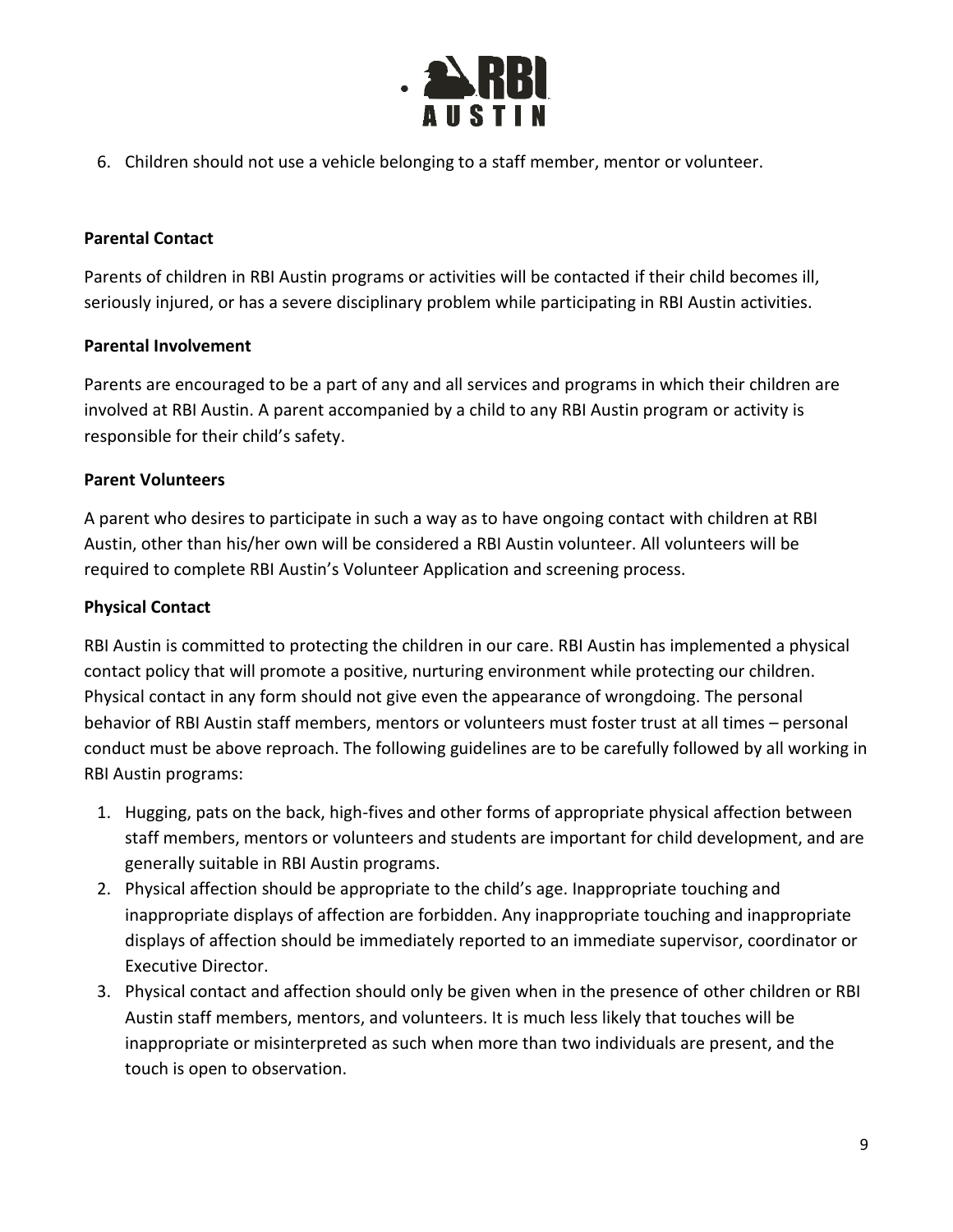

4. Do not force any physical contact, touch or affection upon a reluctant child. A child's preference not to be touched must be respected.

| <b>Appropriate Physical Interaction</b>            | <b>Inappropriate Physical Interactions</b>  |
|----------------------------------------------------|---------------------------------------------|
| Side Hugs                                          | Full-frontal hugs                           |
| Shoulder-to-shoulder or "temple" hugs<br>٠         | <b>Kisses</b>                               |
| Pats on the shoulder or back                       | Showing affection in isolate area           |
| <b>Handshakes</b>                                  | Lap sitting                                 |
| High-fives and hand slapping                       | Wrestling                                   |
| Verbal praise                                      | Piggyback rides                             |
| Pats on the head when culturally                   | <b>Tickling</b>                             |
| appropriate                                        | Allowing a child to cling to an adult's leg |
| Touching hands, shoulders, and arms                | Any type of massage given by or to a child  |
| Arms around shoulders                              | Any form of affection that is unwanted by   |
| Holding hands (with young children in<br>$\bullet$ | the child or the adults                     |
| escorting situations)                              | Compliments relating to physique or body    |
|                                                    | development                                 |
|                                                    | Touching bottom, chest, or genital areas    |
|                                                    |                                             |

# **Release of Children**

At the end of any RBI Austin planned group activity, RBI Austin staff members, mentors and volunteers are responsible for releasing children in their care only to parents, legal guardians, or other persons designated by parents or legal guardians.

In the event that a staff member, mentor or volunteer is uncertain of the propriety of releasing a child, he or she should immediately locate or contact the Executive Director, Mentor Coordinator or Program Director before releasing the child.

# **Sexually Oriented Conversations**

Staff members, mentors and volunteers are prohibited from initiating or engaging in any sexually oriented conversations with RBI Austin children. However, it is expected that from time to time staff members may be called upon to address children regarding human sexuality and purity. Staff members, mentors and volunteers are not permitted to discuss any inappropriate or explicit information about their own personal relationships, dating, or sexual activities with any RBI Austin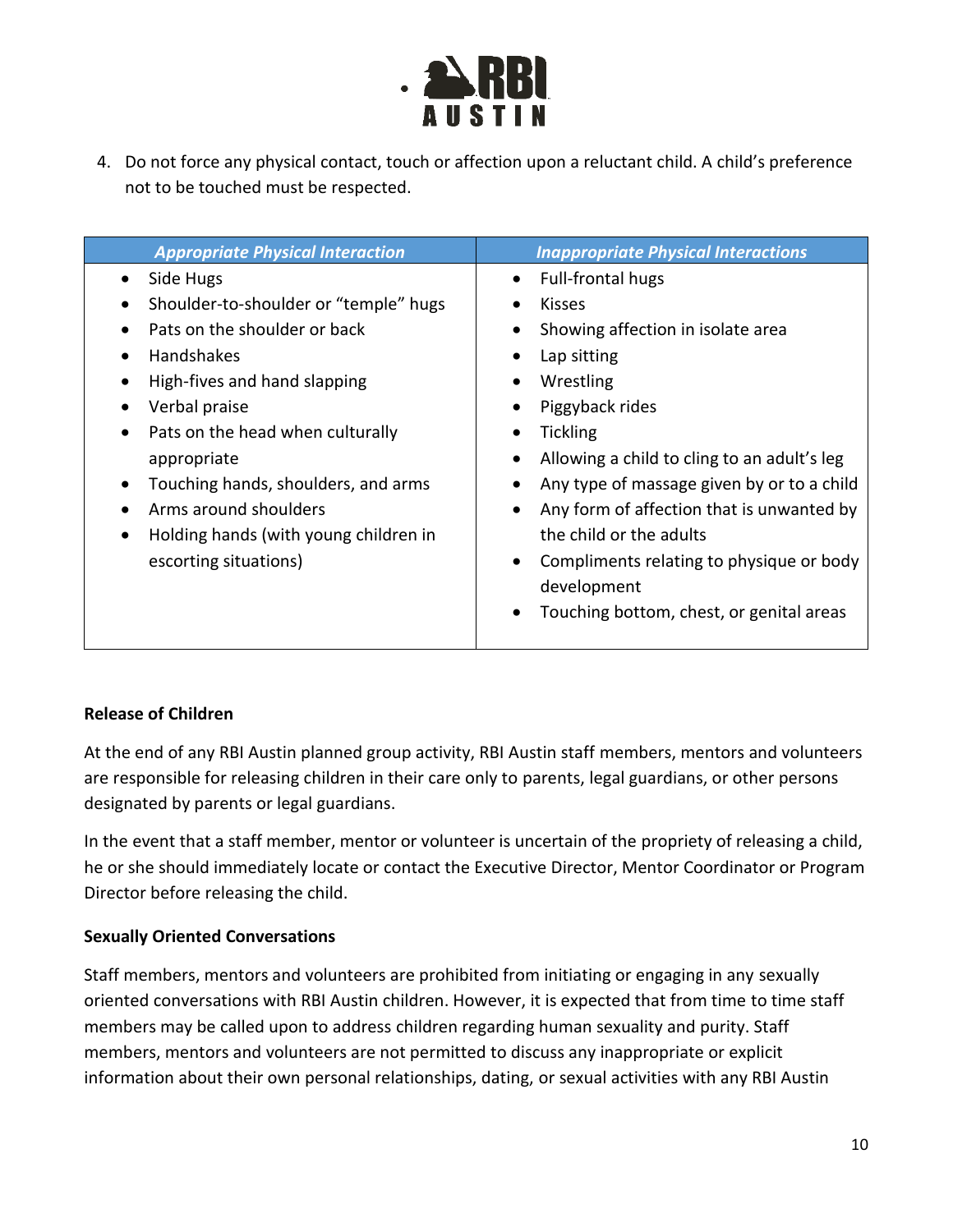

child. This provision includes using cellular phones, text messages, e-mail, instant messaging, social media and online chat rooms for any such conversations.

# **Social Media Policy for RBI Austin Volunteers**

A social networking policy exists to safeguard the children, employees, mentors, volunteers and reputation of RBI Austin, and to provide guidelines to assist in utilizing this vehicle of communication. The absence of, or lack of explicit reference to a **specific** site does not limit the application of this policy. Although it is not preferred, mentors and volunteers may be allowed to "friend" and/or accept friend requests from RBI Austin children. However, you are required to follow these guidelines:

- 1. When possible, employees and volunteers are required to have "private" profiles so that youths do not have access to the employee and volunteer private information.
- 2. All interactions should be positive uplifting, encouraging and constructive. (see Verbal Interaction guidelines on the last page)
- 3. As long as there is parent/guardian consent, mentors and volunteers are allowed to post about a current RBI Austin child on a social media site. (Facebook, Instagram, etc.)
- 4. RBI Austin prohibits comments that are, or could be construed by any observer as harsh, coercive, threatening, intimidating, shaming, derogatory, demeaning, or humiliating.
- 5. RBI Austin prohibits sexually oriented conversations or discussion about sexual activities.
- 6. RBI Austin prohibits posting inappropriate pictures or inappropriate comments on pictures.
- 7. If a youth reveals abuse or inappropriate interactions with an adult, the employee or volunteers must report this information to an administrator and the proper reporting agency immediately.
- 8. All staff members and volunteers must "friend" the RBI Austin Executive Director and respective Program Manager if they intend to utilize social media to contact students.
- 9. Keep boundaries of times of communication. Examples include: no messaging after 8pm, etc.
- 10. RBI Austin staff may view any private message sent to any student by any volunteer at any time, at the discretion of RBI Austin staff.

# **Other important things to keep in mind are the following:**

- RBI Austin families will also be made aware and be required to follow these guidelines. They will be provided with information about how to respond to inappropriate communication from employees and volunteers.
- RBI Austin expects each employee, mentor and volunteer to maintain an appropriate, positive relationship with parents and caregivers. Should you choose to participate in social networking with parents, please be aware that you are a representative of RBI Austin at all times. Anything you post, including pictures, is a reflection upon RBI.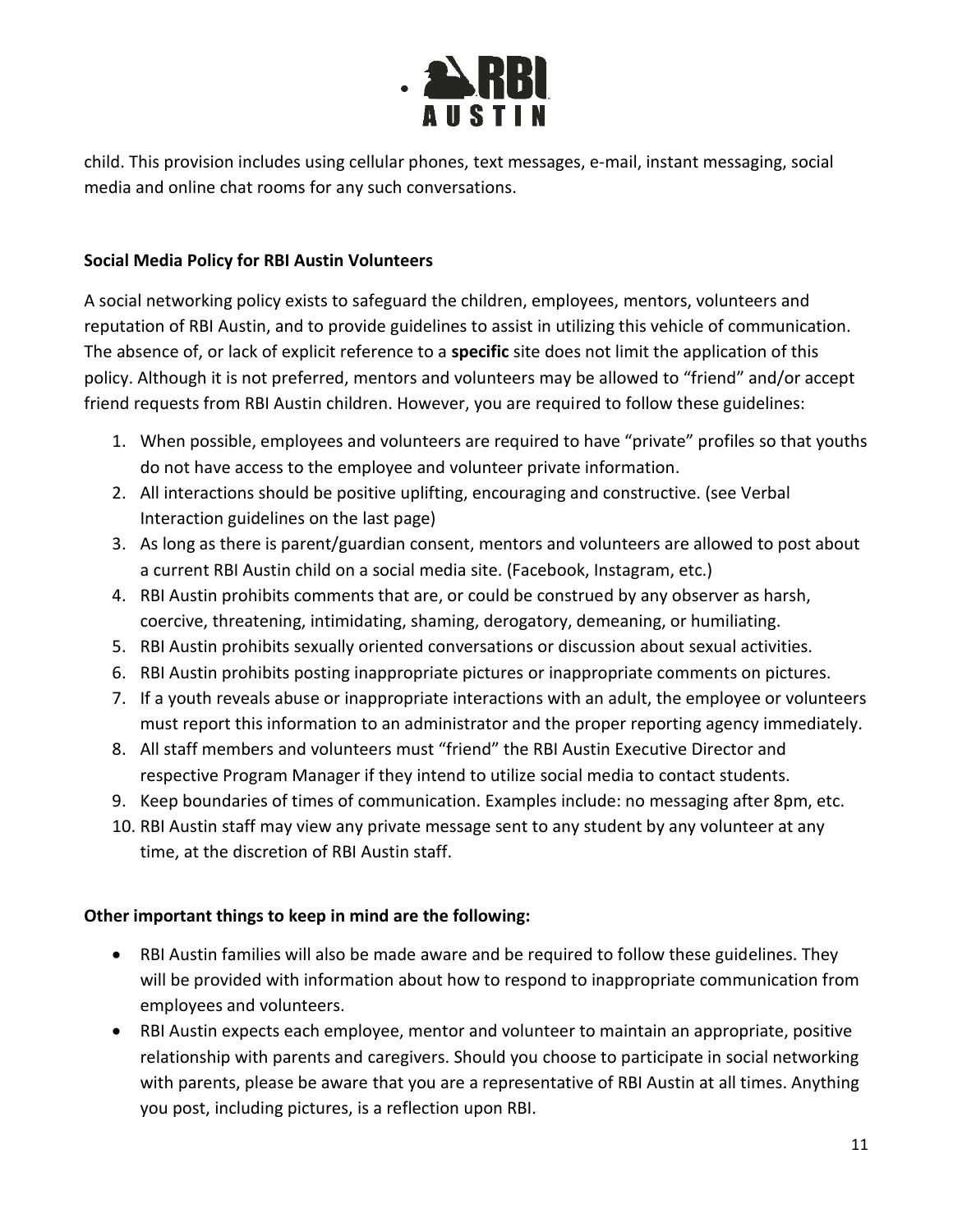

- Remind other members of your network of your position at RBI Austin and that your profile may be accessed by current or former RBI Austin children, and to monitor their posts to your network accordingly. Conversely, be judicious in your postings to all friends' sites, and act immediately to remove any material that may be inappropriate from your site, whether posted by you or someone else.
- Because of the nature of our program, you may continue having a relationship with an RBI student even after they turn 18. With that in mind, please be aware that uneven power dynamics, in which adults have authority over former program participants, may continue to shape those relationships. Consider that recent alumni are in some ways similar to current participants due to age, and likely perceive staff members, mentors and volunteers as authority figures.
- Recognize that there is no such thing as complete privacy on a social networking site. Take care in anything you post online. Keep your privacy settings at appropriate levels to protect yourself.

# **Social Media Policy for RBI Austin Families**

A social networking policy exists to safeguard the children, employees, mentors, volunteers and reputation of RBI Austin, and to provide guidelines to assist in utilizing this vehicle of communication. The absence of, or lack of explicit reference to a **specific** site does not limit the application of this policy. Although it is not preferred, mentors and volunteers may be allowed to "friend" and/or accept friend requests from RBI Austin children. However, staff, mentors, and volunteers are required to follow these guidelines:

- 1. When possible, employees and volunteers are required to have "private" profiles so that youths do not have access to the employee and volunteer private information.
- 2. All interactions should be positive, uplifting, encouraging and constructive.
- 3. As long as there is parent/guardian consent, mentors and volunteers are allowed to post about a current RBI Austin child on a social media site. (Facebook, Instagram, etc.)
- 4. RBI Austin prohibits comments that are, or could be construed by any observer as harsh, coercive, threatening, intimidating, shaming, derogatory, demeaning, or humiliating.
- 5. RBI Austin prohibits sexually oriented conversations or discussion about sexual activities.
- 6. RBI Austin prohibits posting inappropriate pictures or inappropriate comments on pictures.
- 7. If a youth reveals abuse or inappropriate interactions with an adult, the employee or volunteers must report this information to an administrator and the proper reporting agency immediately.
- 8. All staff members and volunteers must "friend" the RBI Austin Executive Director and respective Program Manager if they intend to utilize social media to contact students.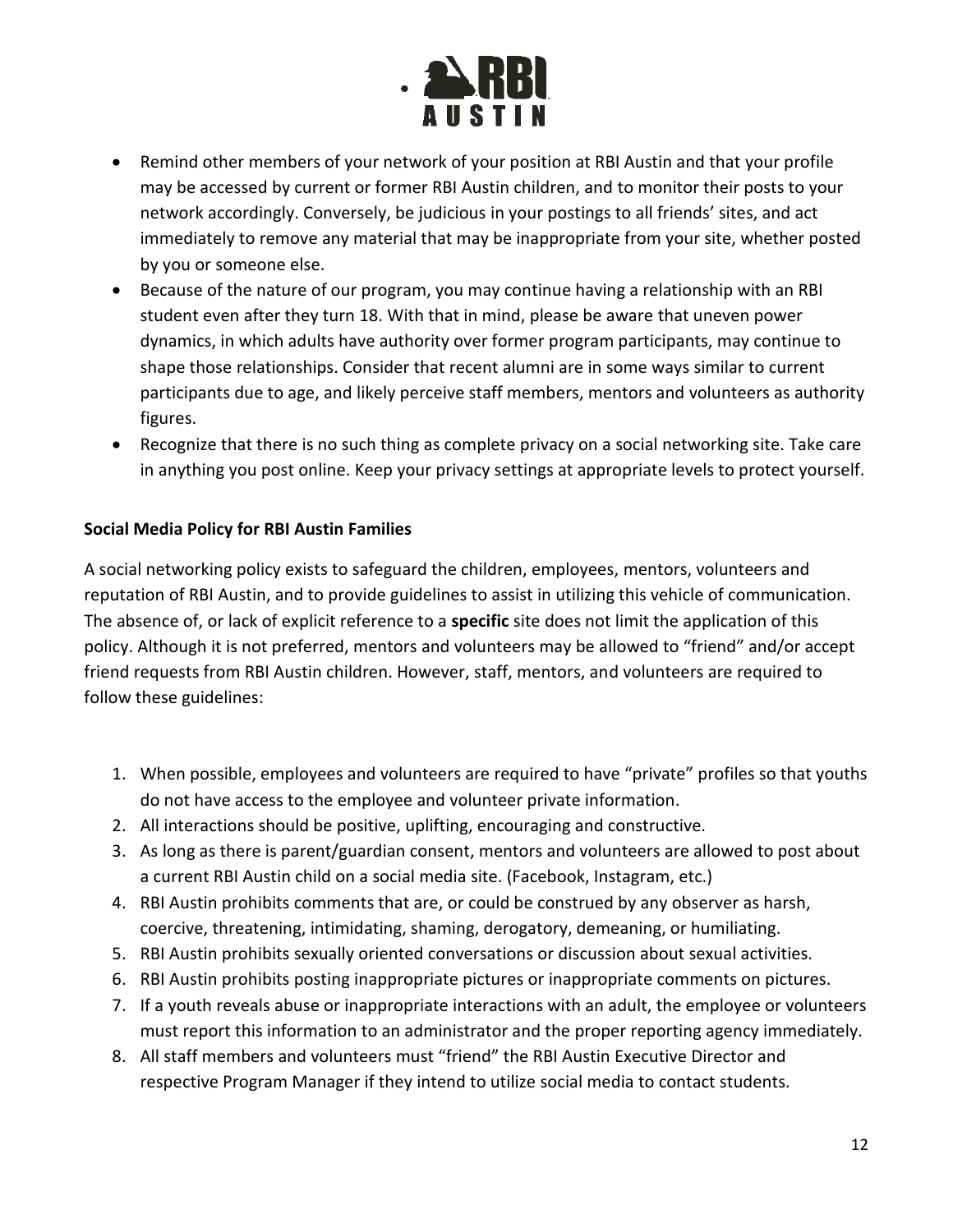

- 9. Keep strict boundaries of times of communication. Examples include: no messaging/posts after 8pm, etc.
- 10. RBI Austin staff may view any private message sent to any student by any volunteer at any time, at the discretion of RBI Austin staff.

# **Other important things to keep in mind are the following:**

- *As an RBI Austin family, we ask that you please let staff know of any inappropriate communication between your child and an RBI staff member or volunteer.*
- RBI Austin expects each employee, mentor and volunteer to maintain an appropriate, positive relationship with parents and caregivers. Should they choose to participate in social networking with parents, they are aware that you are a representative of RBI Austin at all times.
- RBI staff and volunteers will remind other members of their network of their position at RBI Austin and that their profile may be accessed by current or former RBI Austin children, and to monitor their posts to their network accordingly. Conversely, they will be judicious in their postings to all friends' sites, and act immediately to remove any material that may be inappropriate from their site, whether posted by them or someone else.
- Because of the nature of our program, volunteers and staff may continue having a relationship with an RBI student even after they turn 18. With that in mind, they are aware that uneven power dynamics, in which adults have authority over former program participants, may continue to shape those relationships. Staff and volunteers will consider that recent alumnae are in some ways similar to current participants due to age, and likely perceive staff members, mentors and volunteers as authority figures.
- RBI staff, volunteers, and families must recognize that there is no such thing as complete privacy on a social networking site. Take care in anything you post online. Keep your privacy settings at appropriate levels to protect yourself.

# **Sleeping Arrangements**

It is anticipated that certain RBI Austin activities may occasionally require that overnight sleeping arrangements be made for children and staff members or volunteers. No mentor or volunteer should have a child with him or her overnight, in any context. In the event that an approved activity requires sleeping arrangements, staff members and volunteers will strictly observe the following rules; the Executive Director must approve any exceptions to the policies below, in advance:

1. In camp or retreat context, staff members and volunteers will monitor sleeping children periodically conducting visual bed checks to ensure that sleeping children remain in designated sleeping areas.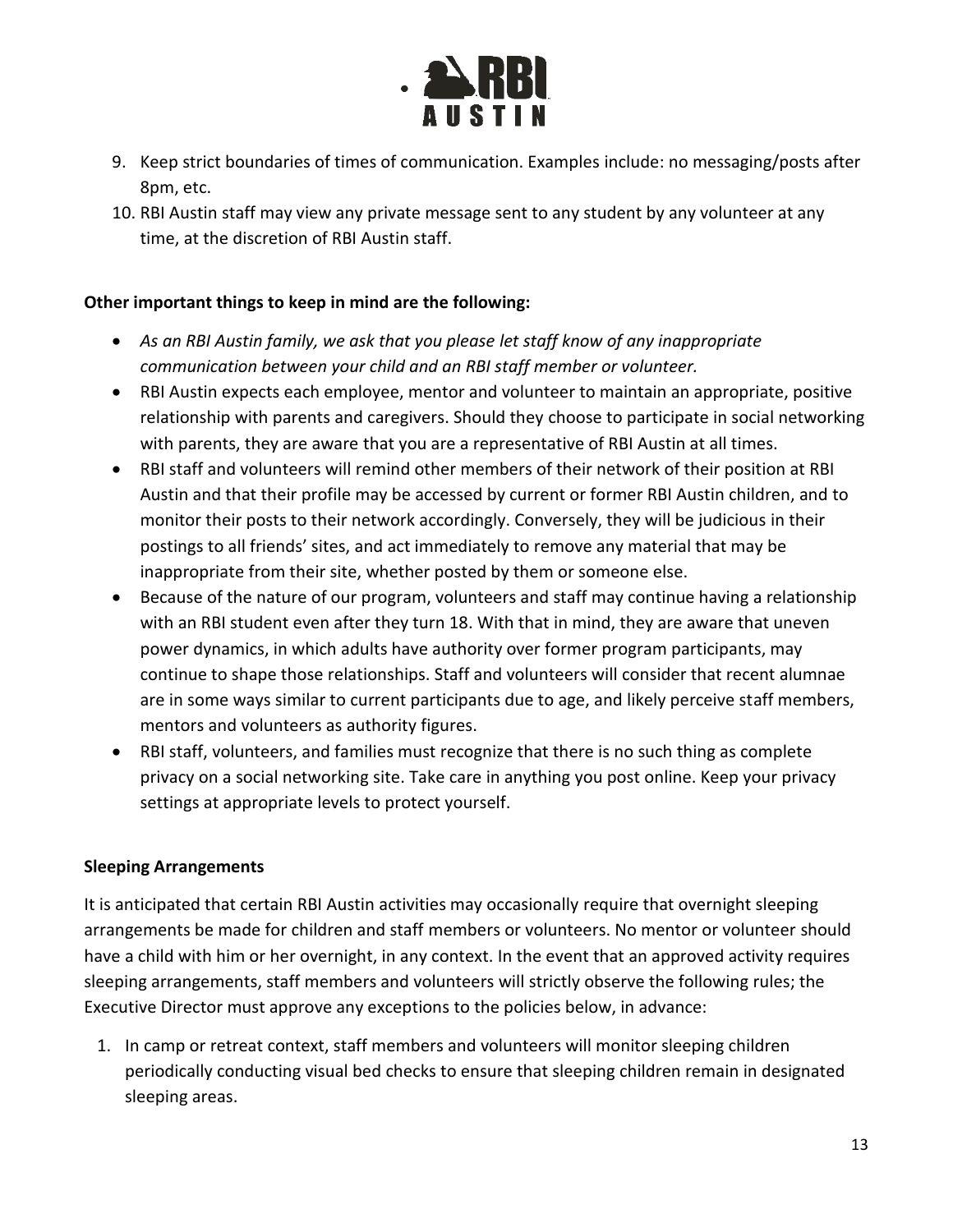

- 2. Only children of the same sex will be permitted to sleep in the same room.
- 3. At times, a staff member or volunteer will sleep in the same room as students or in an adjoining room. However, staff members or faculty are prohibited from sleeping in a 1:1 ratio setting with children for any reason, unless the staff member or volunteer is an immediate family member of the child.
- 4. In the event that overnight arrangements do not include standard beds, each staff member, volunteer, and child will use single sleeping bags or blankets. In these instances, a "one-personto-one-bag or blanket" rule will be observed.
- 5. Staff members, volunteers, and students will be required to wear appropriate clothing while sleeping.

#### **Supervision**

RBI Austin staff members, mentors and volunteers are expected to provide adequate supervision for children in their care while involved in RBI Austin programs, including mentoring activities. When group activities allow for unsupervised functioning, staff members and volunteers should set clear expectations for children concerning times to meet and "check-in" with staff members or workers in charge of the activity.

#### **Verbal Interactions**

Verbal interactions between staff members, mentors and volunteers and children should be positive and uplifting. Adults should strive to keep verbal interaction encouraging and constructive. Employees and volunteers are prohibited from speaking to children in a way that is, or could be construed by any observer, as harsh, coercive, threatening, intimidating, shaming, derogatory, demeaning, or humiliating.

RBI Austin's policies for appropriate and inappropriate verbal interactions are:

| <b>Appropriate Verbal Interactions</b> | <b>Inappropriate Verbal Interactions</b>            |
|----------------------------------------|-----------------------------------------------------|
| Positive reinforcement<br>$\bullet$    | Name-calling<br>٠                                   |
| Appropriate jokes                      | Discussing sexual encounters or in any<br>$\bullet$ |
| Encouragement                          | way involving children in the personal              |
| Praise                                 | problems or issues of employees and                 |
|                                        | volunteers                                          |
|                                        | Secrets<br>$\bullet$                                |
|                                        | Cursing<br>$\bullet$                                |
|                                        | Off-color or sexual jokes<br>$\bullet$              |
|                                        | Shaming                                             |
|                                        | <b>Belittling</b>                                   |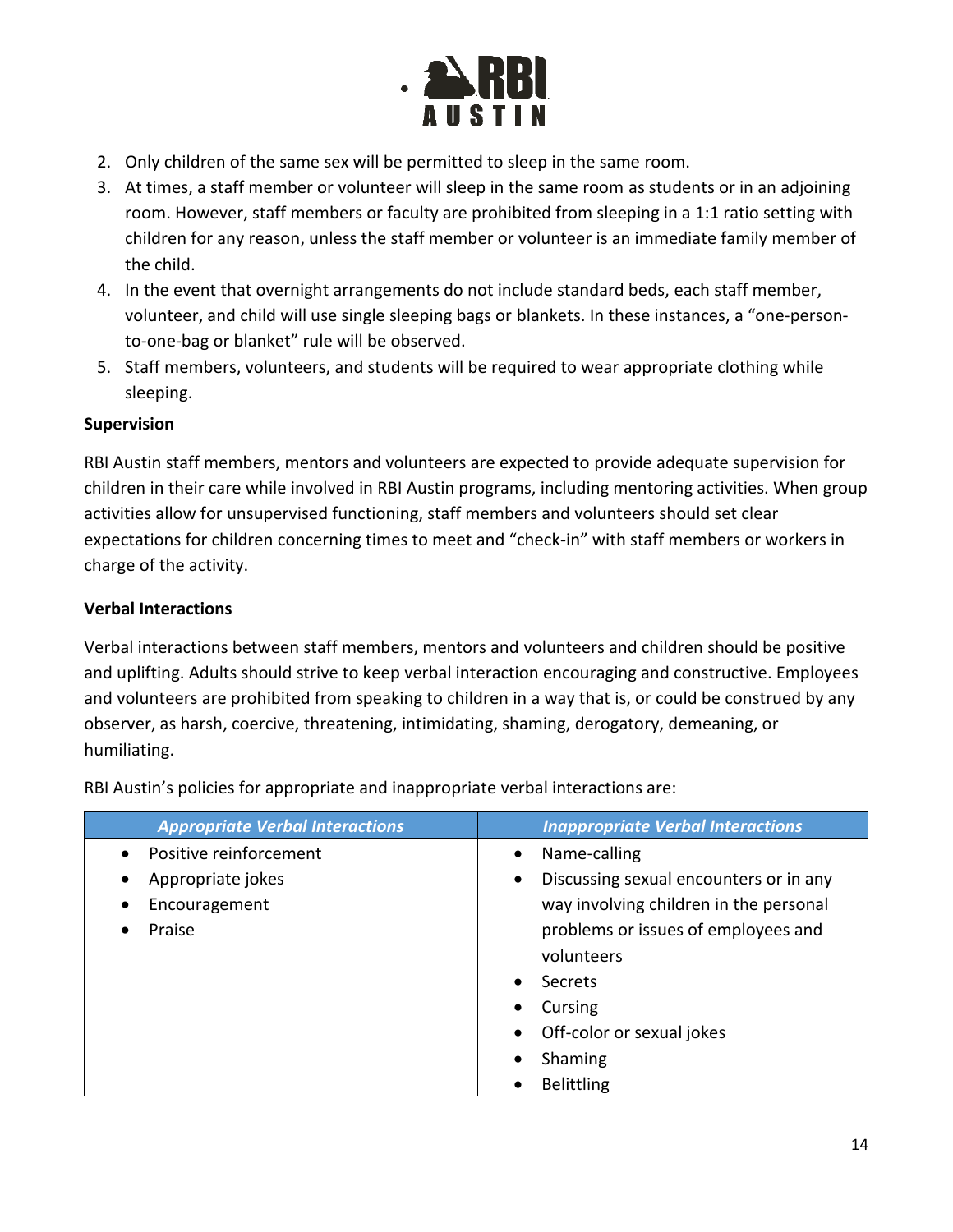

| Derogatory remarks<br>$\bullet$                |
|------------------------------------------------|
| Harsh language that may frighten,<br>$\bullet$ |
| threaten or humiliate children                 |
|                                                |

# **Confidentiality**

To maintain a trusting relationship, mentors and volunteers need to set realistic expectations for confidentiality at the outset. So when you are talking to your mentee or child:

- Discuss the organization's confidentiality policy, and if possible, leave a young person friendly version with them.
- Under no circumstances promise to keep secrets.
- Do assure them that your commitment to their privacy and safety let them know you will not be gossiping about them or sharing the information they tell you with other people unless it threatens their health and wellbeing or somebody else's safety and wellbeing.
- Do give them details about the sort of information you are required to pass on if it comes to your attention.
- If you do have to break the young person's confidence, make every attempt to inform them of what and whom you will be telling. In situations where your mentee confides in you about being abused or threatened you should let them know you are going to talk to someone about getting them some help – if you don't tell them, your decision to tell someone else may feel like another violation.

Some of the information your mentee shares with you may concern you because it reveals behavior or activities that you believe are inappropriate for someone of their age. Perhaps they are smoking, drinking, sexually active, or staying out very late at night – if these are not illegal activities for someone of their age and they do not present an immediate threat to their safety or wellbeing, you need to think very carefully before sharing this information with anyone else. If your mentee has chosen to confide in you, you may be in a better position to help them if you keep their confidence and get them to think about some possible consequences of their choice. [http://youthmentoring.org.nz/]

# **Enforcement of Policies**

RBI Austin staff members and volunteers who supervise other staff members or volunteers are charged with the diligent enforcement of all RBI Austin policies. Violations of these policies are grounds for immediate dismissal, disciplinary action, or reassignment from positions for staff members, mentors and volunteers. Final decisions related to policy violations will be the responsibility of the RBI Austin Executive Director.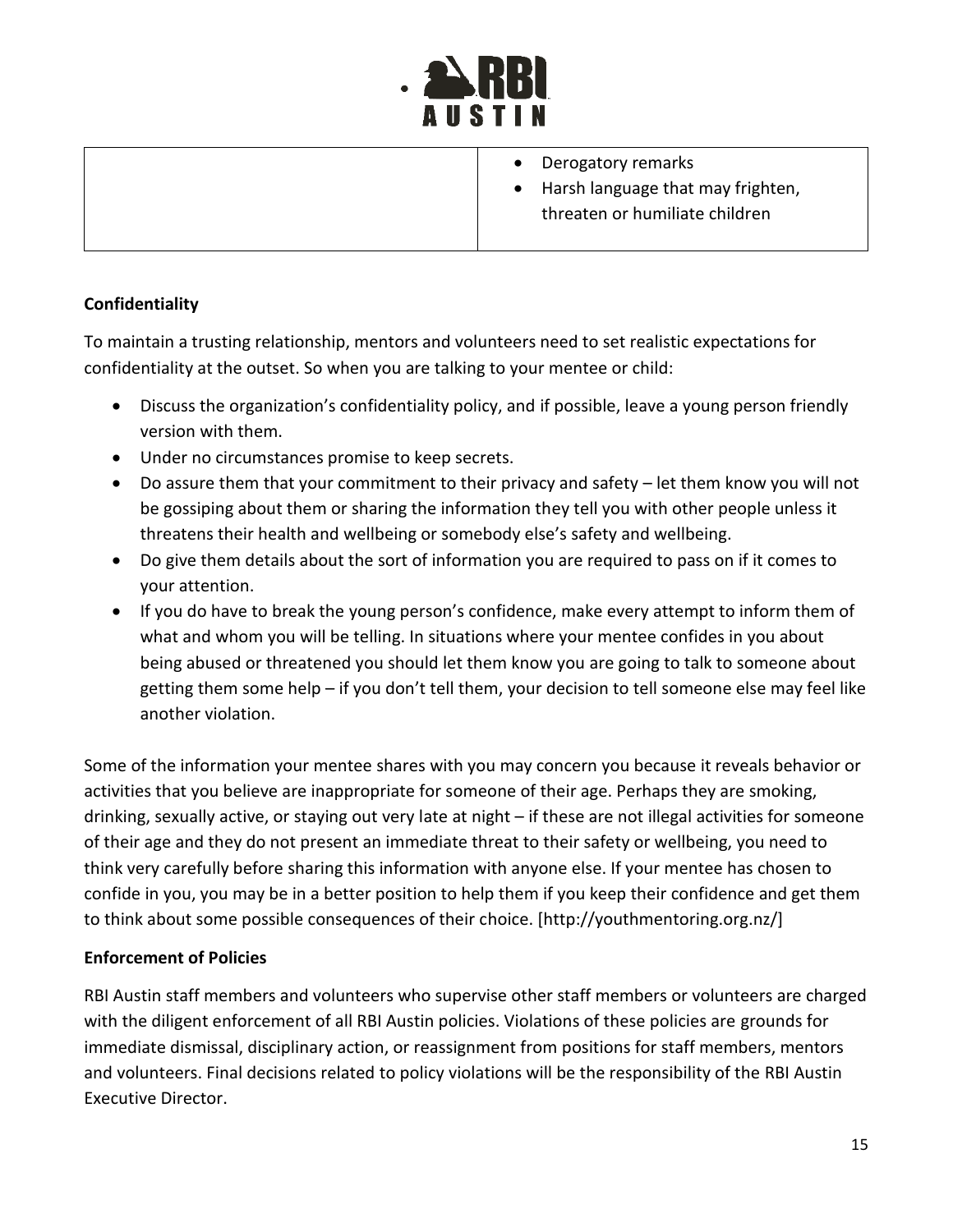

**[Left Blank Intentionally]**